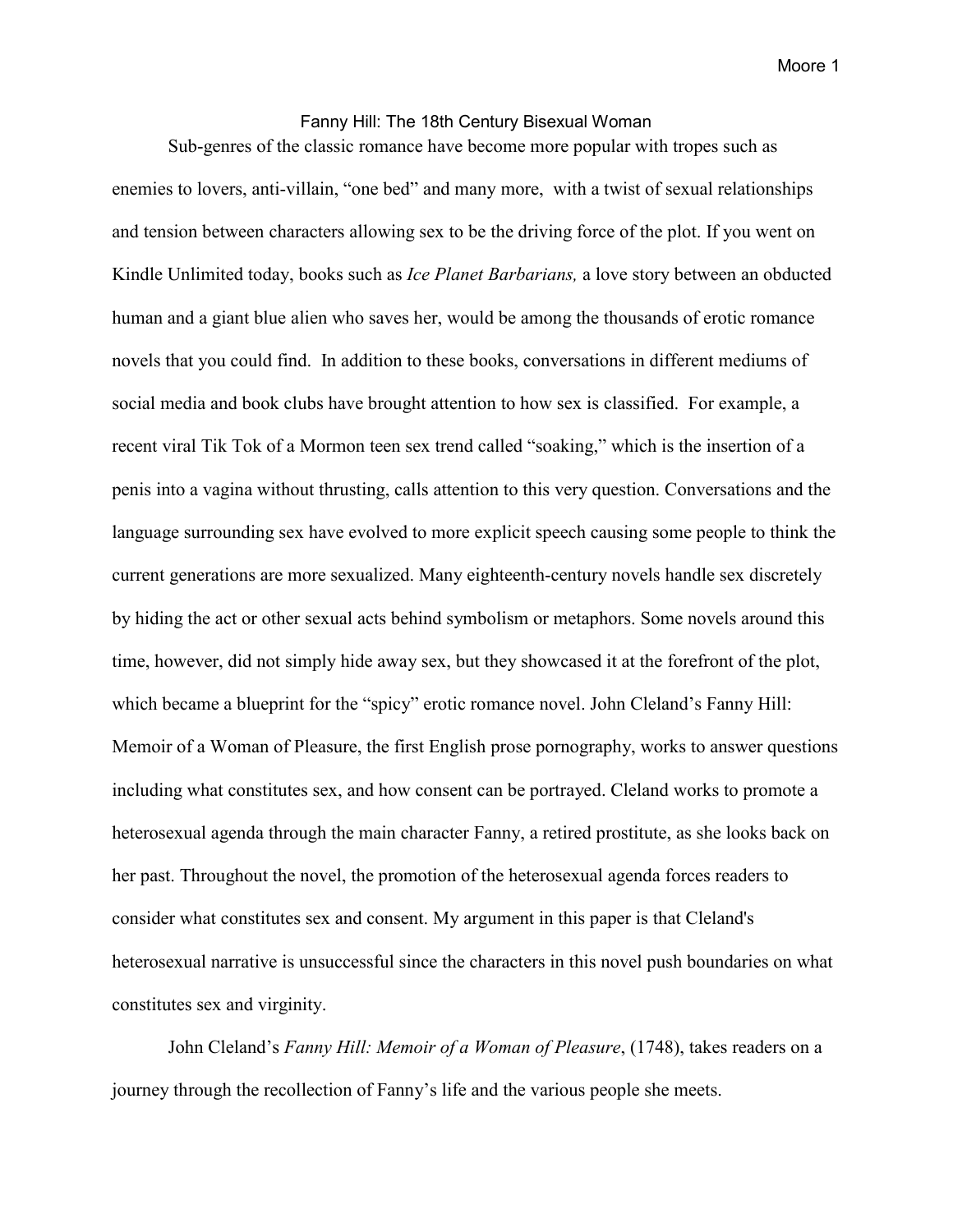When readers first meet Fanny, she has just turned 14, after her parents have both unexpectedly passed away from smallpox, on her way to London in search of work. However, she gets tricked into working at a brothel under Ms. Brown. During the first few hours of being at the brothel, Fanny has her first homoerotic experience with Pheobe, another prostitute of the house. However, Cleland defines this instance as a series of caresses and embraces, instead of sex. During her first few days at the brothel, her virginity was sold by Ms. Brown to the highest bidder Mr. Croftis, who attempts to rape her, to conquer this precious jewel of virginity. Fortunately for Fanny, after this unsuccessful encounter, she meets her beloved Charles at the brothel, and he was able to steal her away from prostitution after paying Ms. Brown for her. Fanny lives a happy life for a few months as Charles' mistress until Charles unexpectedly goes overseas; then she faces depression and poverty. However, those are soon remedied by Mr. H, a man who had a mutual acquaintance with Fanny, looking for a mistress. The remainder of the novel becomes Fanny transitioning from a kept woman by different men to a working woman at brothels until she is finally reunited with her true love, Charles, many years later. During her life, Fanny finds success and money through taking control of her sex life and gaining autonomy. Throughout these encounters, readers follow Fanny's journey questioning and redefining the patriarchal view of sex and virginity.

As noted, the novel's portrayal of virginity as a priceless artifact that is meant to be protected not only by the woman herself but by the patriarchal structure because of men's inextinguishable need to conquer it. Cleland begins to define virginity and sex, but for readers, the lines begin to blur causing more questions around the topic. Fanny first experiences the war on her virginity when Ms. Brown sells her virginity to a 'cousin' Mr. Croftis, and he was promised she would give away this prize. Fanny begs the man to not harm her or have sex with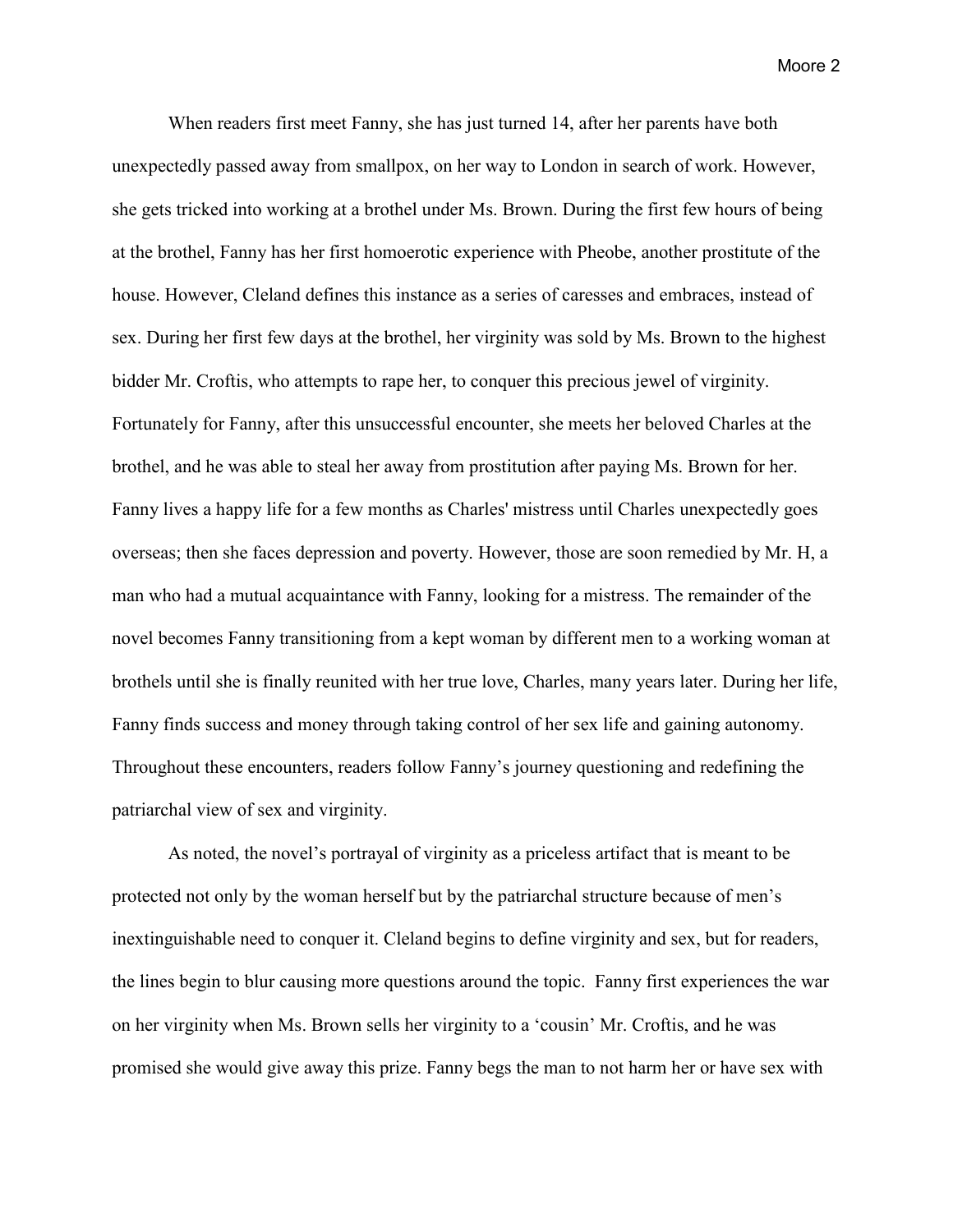her but is seemingly unsuccessful. Fanny states, "... for whether my tears, my attitude, or the disorder of my dress approach fresh incentives, or whether he was not under the dominion of desires he could not brittle, but snorting and foaming with the lust and rage, he renews his attack… though he attempted with his knee to force them apart, effect it to stand fair for being master of the main avenue…" (Cleland 17). The scene which Fanny describes leaves readers with an impression of a savage man who will only be calmed with prized virginity. His mission has failed because he ejaculates on her thighs due to premature excitement from the thought of conquering her 'maidenhead', as he refers to it in the text, the loss of this treasure immediately causes him to lash out insisting that she is "spoiled- goods''. Crofits states, "When it was over he bid me, with a tone of displeasure, get up… the old bitch might look out for another cully… that he would not be fool'd so by e'er country mock modesty in England…" (Cleland 17). Since the man could not perform under pressure and lost his treasure of a virgin, he lashes out at Fanny, blaming her and insisting she is "spoiled goods" simply because she does not want to have sex with him. However, Fanny is relieved that she did not have to submit to this brutish man and does not consider this attack to be rape, but instead an unsettling event. In addition, Fanny's supine position makes her more submissive to the man in this scene, and he can dominate Fanny while having access to male pleasure. In Thomas Holme's piece "Sexual Positions and Sexual Politics: John Cleland's Memoirs of a Woman of Pleasure," he addresses the concept around the positioning of women during intercourse. Holmes states, "The reason for this preference becomes clear when one recognizes that in the context of the Memoirs the male-over-female sexual position physically embodies the idea of the patriarchal culture…" (Holmes 125). The concept of the patriarchal culture shows particularly in this scene when Fanny becomes dominated by a man, and even though she was begging him not to assault her, his need to have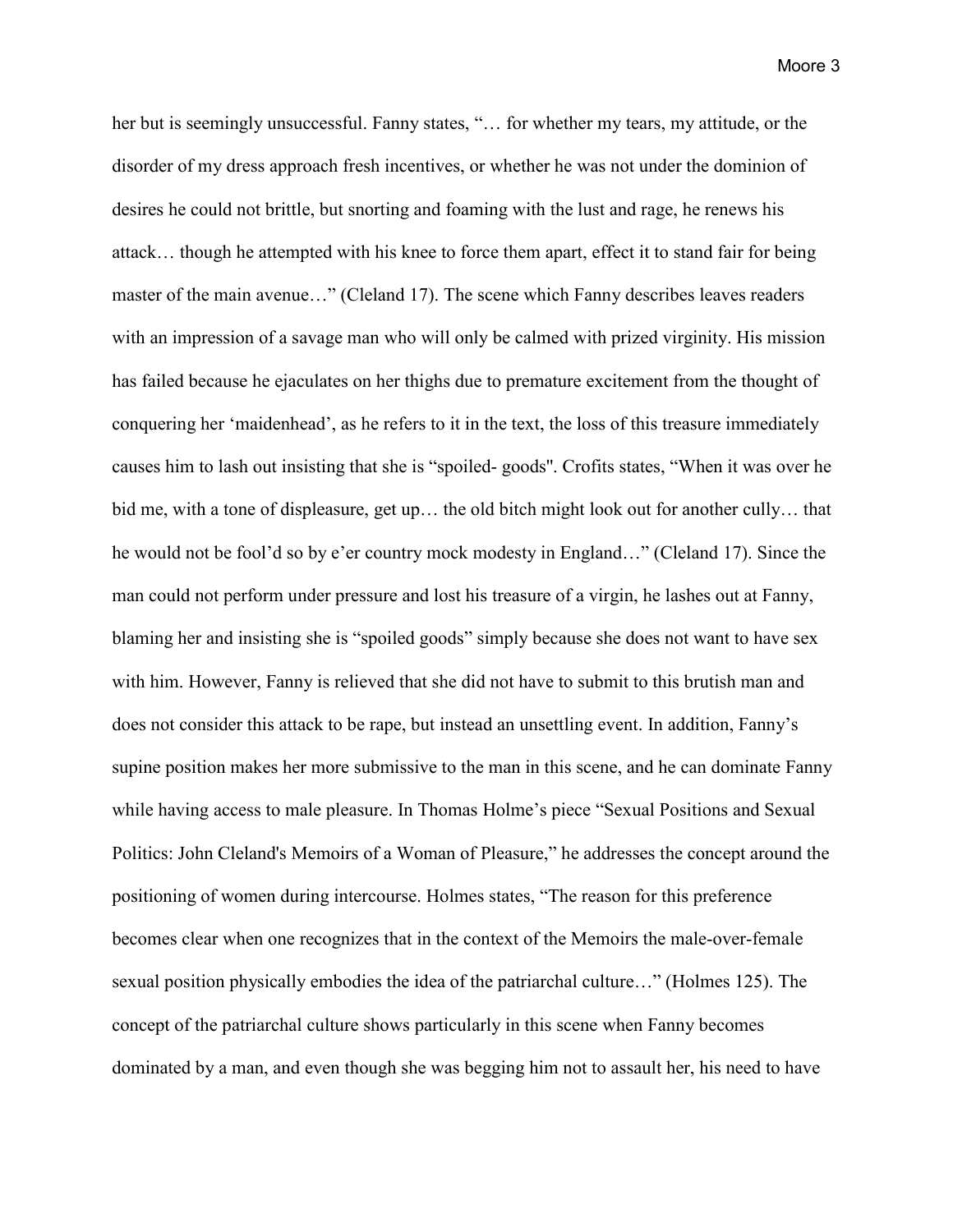sex with her becomes the goal. Crofts' anger after she fends off the attack shows an attempt to focus the power he had back. Had Fanny given up her virginity without a fight, the patriarchal power would have remained unbalanced in his favor. However, Fanny is able to take some power back from him. To return the power to his favor, he blames his victims for his shortcomings.

This scene is almost immediately paralleled when Fanny meets Charles who embodies the perfect suiter, the opposite of this brutish "cousin" by being young, handsome, and charming. Fanny immediately wants him to save her and take her virginity after she sees him for the first time. Fanny states, "...the prodigious love I was struck with for him… there was no resisting, and blinded me to every objection; I could, at the instance, have died for him: think if I could resist an invitation to live with him! That's my heart, beating strong to the proposal, dictating my answer, after scarce a minute pause…" (Cleland 31). Fanny becomes overjoyed at the idea of this charming youth taking her away from her life at the brothel and becoming a mistress for him, and potentially a submissive wife. She does not seem concerned that he could harm her, even though Crofitis attacked her less than twenty- four hours ago. When Charles takes Fanny away and they have sex for the first time, this is when Fanny considers herself to be deflowered. Even though she had partaken in sex with Pheobe since her arrival at the brothel. Fanny writes, "When I recovered my senses, I found myself and dressed, and a bed, in the arms of the sweet relenting murder of my virginity…his complete triumph over my maidenhead…in tenderness to the pain which he had put me too, in the curing himself the height of pleasure, smothered his exultation…" (Cleland 35). The scene which Fanny describes, while she still lay submissive to him, paints a picture of the perfect conquest, in which her lover was tender, and the battle did not rage with a fight but was given willingly to the perfect suitor. The language that Fanny uses such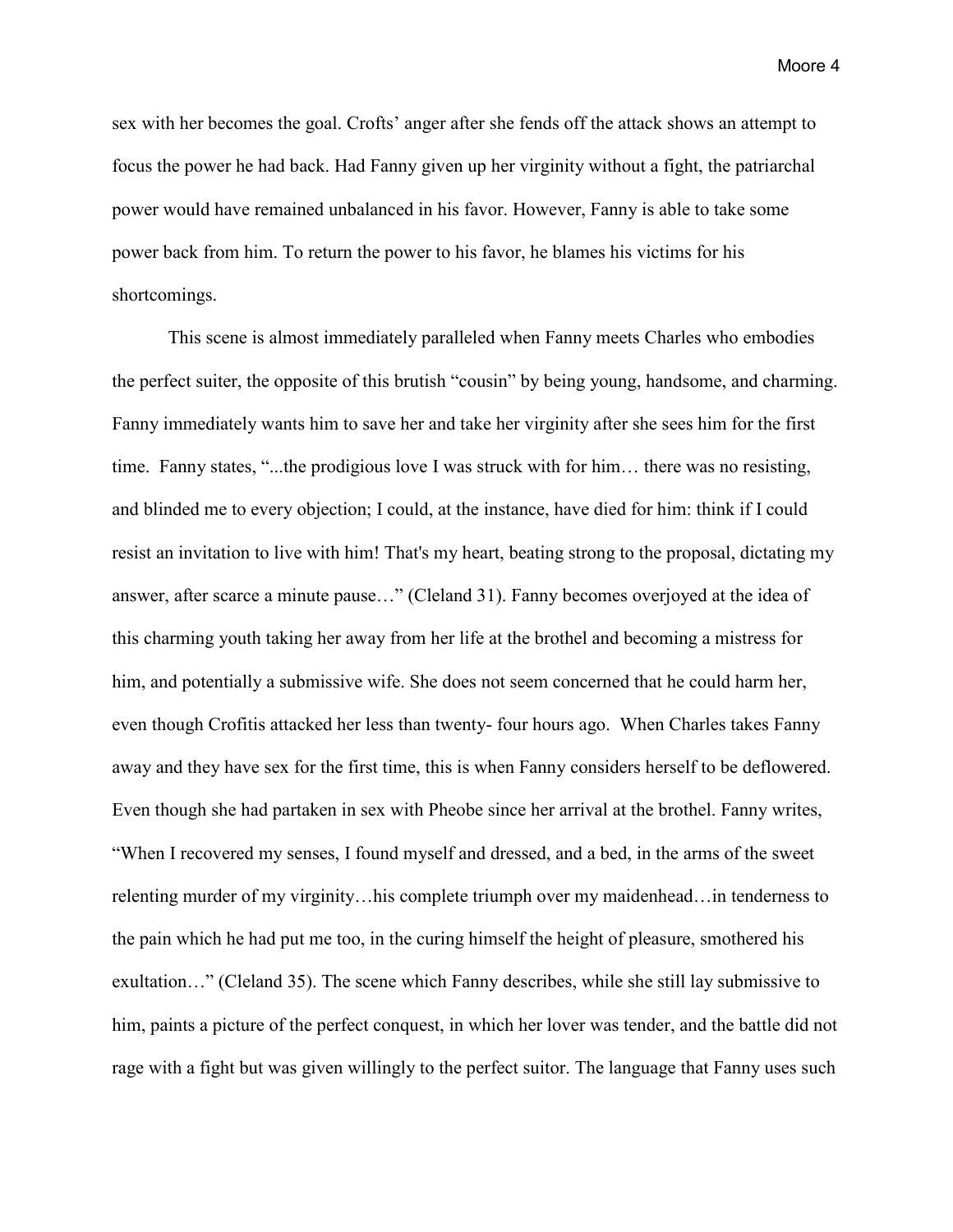as "murder of my virginity" and "triumph over my maidenhead" mirrors war language. Cleland intentionally uses diction related to war to emphasize the need men possess to conquer women. However, Fanny willingly gave her virginity to Charles, therefore it leaves the question as to whether she was conquered.

Both of the scenes of Fanny's first sexual encounters with men range drastically, however, they seemingly show a man's desire to conquer virginity. While one man is painted as a savage, brute who attacks forcefully upon his prey, but is ultimately unsuccessful. The other was a perfect gentleman who ultimately won his battle. In the scene with Charles, through Fanny's description, readers picture a charming youth who shows affection becoming her choice to bestow the gift of virginity. I argue that because her virginity was given to Charles, he did not conquer her as Cleland would lead readers to believe in giving Fanny power over her sexuality. My idea of her gaining sexual autonomy brings new light to the reading since Cleland's attempt to push the hetronormative idea that men have power falls apart.

The first sexual experience Fanny has takes place with Pheobe, another prostitute under the care of Ms. Brown. The first night with Pheobe at the brothel, Fanny engages in an erotic experience that would now be labeled lesbian sex but instead becomes classified by Cleland as caresses. Fanny states, "Encouraged by this, her hands became extremely free, and wandered over my whole body, with touches, squeezes, pressures, that rather warm'd and surpriz'd me with their novelty, then they either shock'd or alarm'd me" (Cleland 10). Fanny begins to describe the exploration of her body by Pheobe but tells readers before she did not want to seem rude, and things in London must work this way when justifying her pleasure at this moment. Cleland uses Fanny's inexperience of sex in this situation to negate the fact Fanny enjoys sex with Pheobe. Later in this same scene, Fanny describes to readers the female orgasm when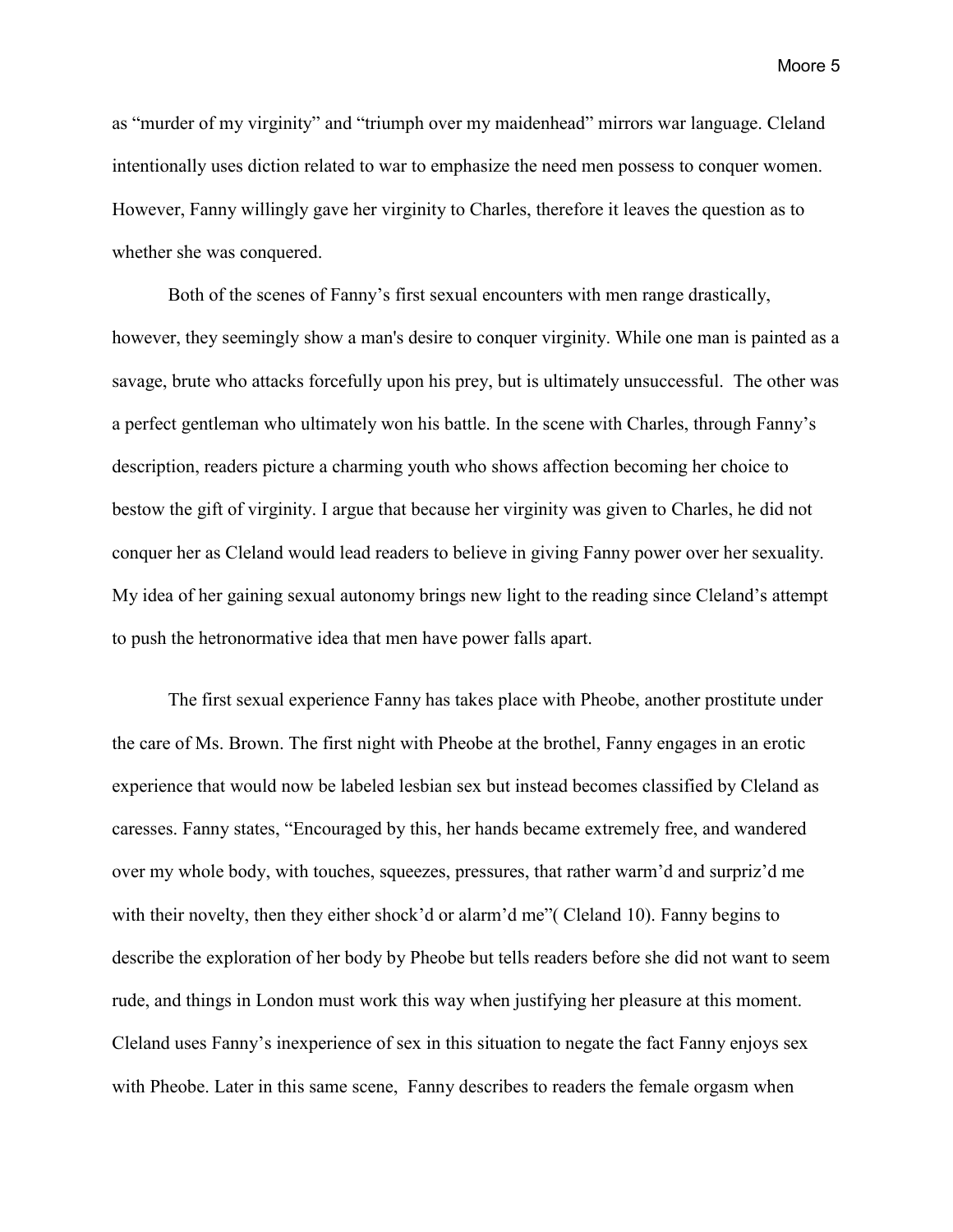Pheobe pleasures her stating, "...her lascivious touches had lined up a new fire that wanted through all my veins but fixed with violence in the center appointed them by nature where the first strange hands were now busy than feeling, squeezing, compressing the lips, and opening them again with a finger between., til an 'Oh!'..." (Cleland 11). In this scene, Fanny explicitly describes the homoerotic experience of having sexual relations between two women but does not name this as such. Cleland again attempts to undercut the sexual relationship, instead insisting Pheobe's job is a figure for grooming. Pheobe states, " 'Oh! What A Charming creature that art!... What a happy man will he be that first makes a woman of You!... Oh! That I were a man for your sake!...' With the like broken expressions interrupted by kisses as fierce and fervent as ever I've received from the other sex"(Cleland 11). Pheobe insists that this encounter did not result in the loss of virginity. Cleland uses this scene to set a boundary that "sex" requires penetration from a man. However, upon further analysis of this section, readers see that perhaps Fanny and Pheobe label this as sex without the loss of virginity. Pheobe stating " Oh! That I were a man for your sake!", shows hints that perhaps Pheobe does view this as sex. However, she is not a man, therefore does not have the power to conquer virginity. Fanny then states that this interaction includes kissing and caressing with more passion than that of a man. This marks the sexual chemistry that the women had together with both Pheobe and Fanny finding pleasure in these sexual encounters. However, this leads to a problem for Cleland's narrative. Had Fanny and Pheobe decided this encounter resulted in the conquering of Fanny's virginity, Pheobe would have been a conqueror of the prize, but because of the patriarchal standards, this could not happen.

Cleveland's attempt to balance the power back into the heternormative way, by Pheobe and Fanny watching a heterosexual couple have sex. However, Pheobe and Fanny participate in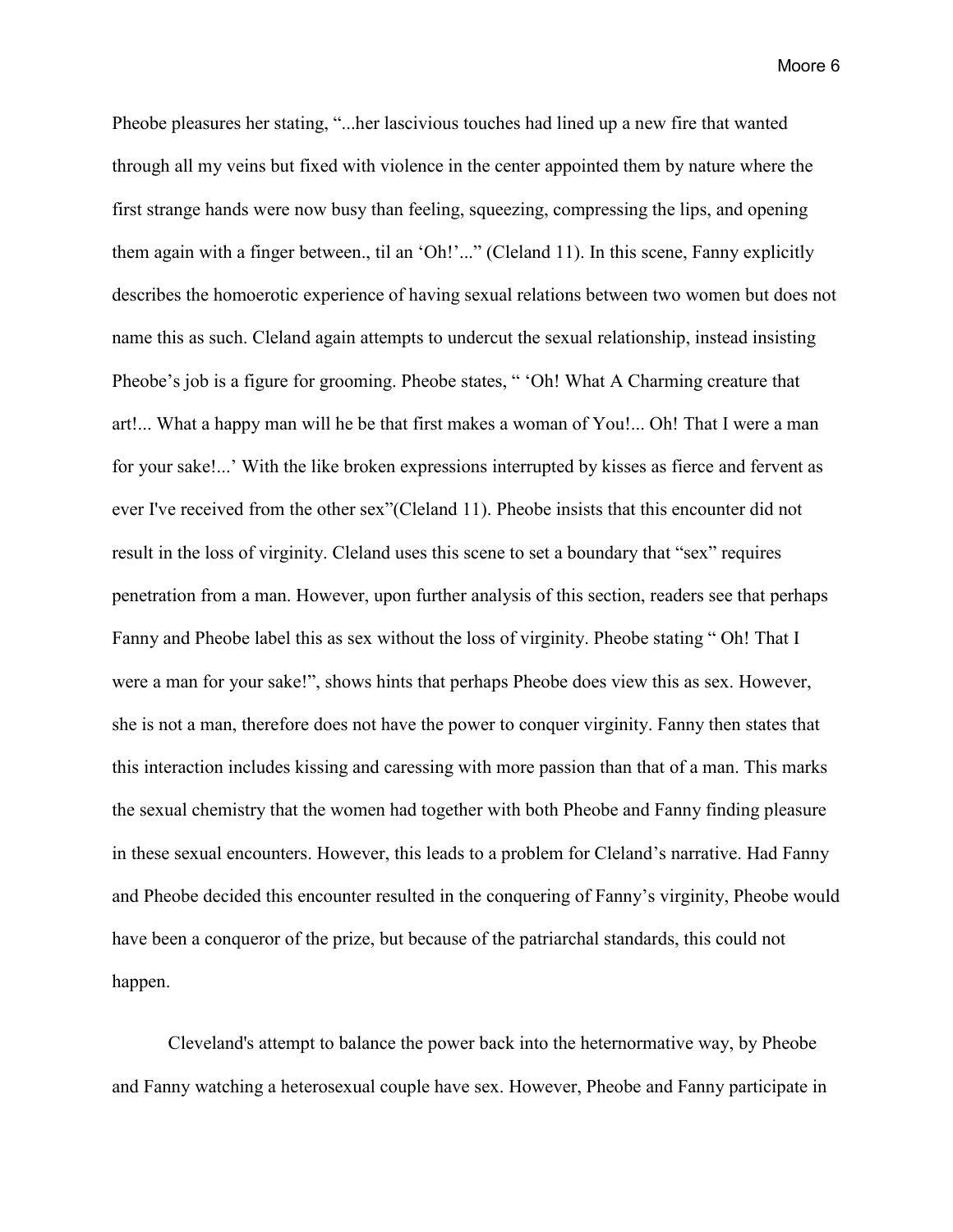sexual activities during this time using the scene as a form of foreplay for the women. As Fanny and Pheobe hide in the closet watching Polly, another prostitute, and her suiter have sex, Fanny states, "For my part, I will not pretend to describe what I felt all over me during this scene; but from that instant, adieu all fears of what man could do unto me, they were now changed into such adieu desires…" (Cleland 27). When first seeing a penis she is immediately filled with lust and desire for sex with a man. After this encounter, Pheobe takes Fanny back to their room to have sex with her again where they use the memory and imagination that a penis is present as foreplay to sex. Fanny states,

Phoebe lay down by me, and ask'd me archly of, now that I had seen the enemy, and fully considered him, I was still afraid of him? Or did I think I could venture to come to a close engagement with him? To all which, not a word on my side; I sign'd, and could scarce breathe. She takes hold of my hand, having roll'd up her own petticoats, forced it half striving towards those parts, were now grown more knowing. I miss'd the main object of my wishes; and finding not even the shadow of what I wanted… (Cleland 29)

The scene displayed lesbian sex by today's standards, but Pheobe is using the imagery of a penis to arouse Fanny during the time. Cleland pushes the heterosexual narrative further when Fanny describes the missing penis from between Pheobe's legs when she discovers the flat area of the vagina. While both of these women experience pleasure during this scene, since the readers have been introduced to heterosexual sex through Fanny, Cleland attempts to show homosexual relations will no longer be fulfilling for Fanny. Thus attempting to reinforce that homoerotic sex is less satisfying.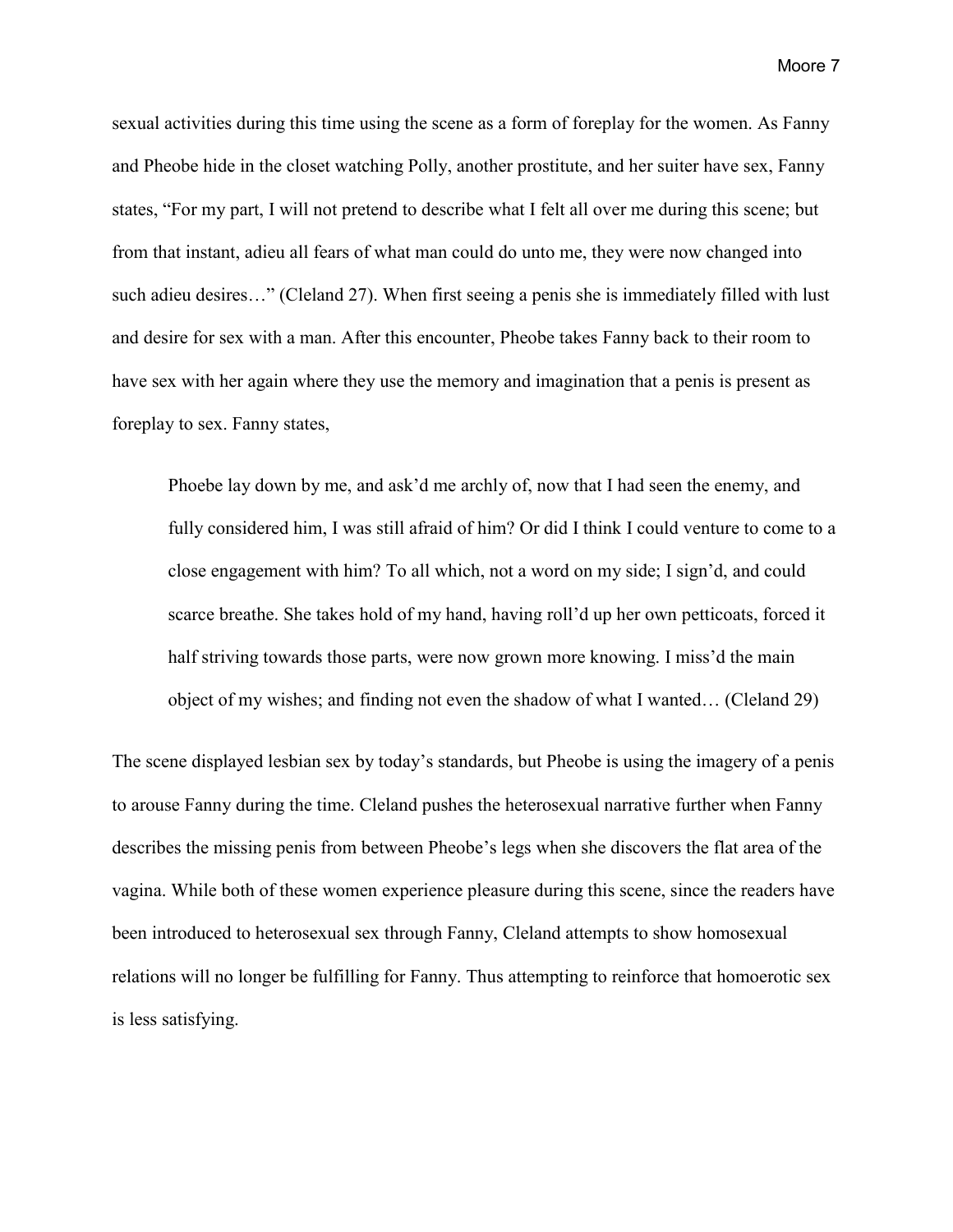Cleland seemingly enforces the concept that sex with women would be less satisfying, however, Fanny only has orgasms when she has sex with Pheobe. Therefore it leaves the question of how she is less satisfied. I argue that Fanny shows an exploration of her sexuality by enjoying sex with both women and men throughout her lifetime expressing autonomy over herself. To be quite blunt, Fanny enjoys having sex with both genders therefore Cleland's attempt to suppress her sexuality has failed. Michel Foucault's *The History of Sexuality*  investigates the suppression of sexuality in western culture from the seventeenth to the midtwentieth century. The attempted suppression of this sexuality can be seen in this novel because Cleland attempts to discount the homoerotic experiences as acts of masturbation or mutual masturbation instead of sex. . Foucault writes,

Calling sex by its name thereafter became more difficult and more costly. As if to gain mystery over it in reality, it had first been necessary to subjugate it at the level of language control its free circulation in speech, expunge it from the things that were said, and extinguished the words that rendered it too visibly present. Without even having to pronounce the word… by dint of saying nothing, imposed silence. Censorship. (Foucault 17)

This censorship and suppression Cleland ventures to impose on female sexuality and homosexual relationships fail because Fanny enjoys sex with both women and men. However, if Cleland were to admit that homosexual experiences were valid sex, meaning women could "conquer" other women more questions of the patriarchal system would arise; including questions around how the loss of virginity should be defined or if it truly existed. Both of these questions undercut the patriarchal system that men dominate women. Instead of addressing these issues, Cleland